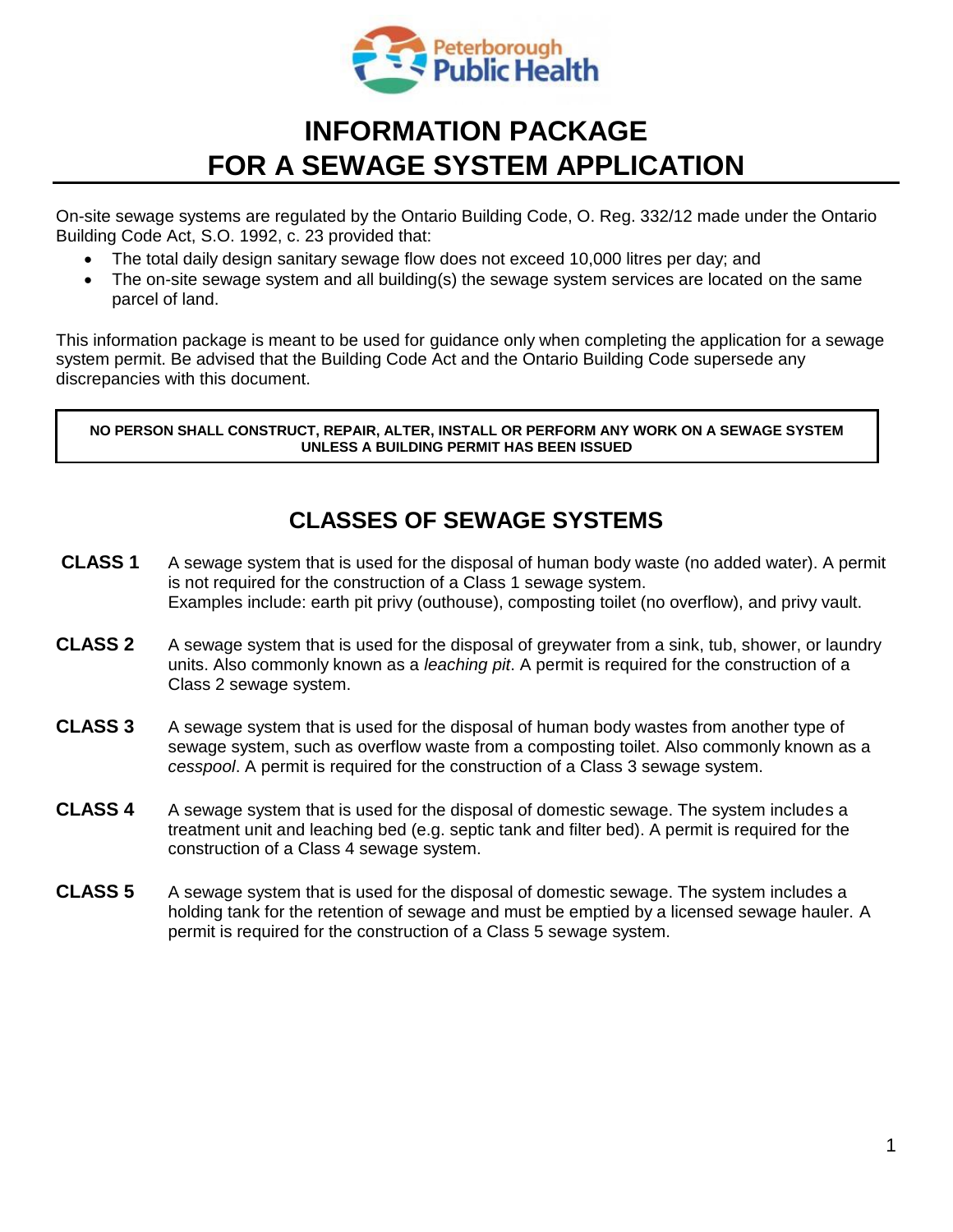## **How to Complete the Application Form**

# **A. Project Information**

This section must be completed in its entirety. An agent authorized by the owner to act on their behalf must attach a written letter of authorization to the application form or the owner must sign the last page of the application form. Property descriptions may be located on transfer deeds, surveys or tax bills. A copy of either the transfer deed or tax bill must accompany the application in order to confirm the property description and provide proof of ownership.

#### **B. Purpose of Application**

For a sewage system, the purpose will typically be either *new construction* or *alteration/repair*. Select the appropriate box, describe the proposed and current uses of buildings and describe the nature of the work in the box provided.

For example:

- check *new construction* for the installation of a new sewage system
- proposed use of building residential
- current use of building vacant lot
- description of proposed work install new sewage system to service a proposed dwelling

## **C. Applicant**

The applicant is the individual making application for the sewage system permit. This individual could be the property owner, builder, relative, installer, etc. If the applicant is not the property owner, a letter of authorization must accompany the application or the property owner must sign the last page of the application.

## **D. Owner**

This section must list the owner's information. The address listed here must be the mailing address NOT the property address; in some cases, it may be the same.

# **E. Builder**

If the builder is known, provide their information here. If this information is not provided, the builder will not be able to access the sewage system permit information.

# **F. Tarrion Warranty Corporation**

This section must be completed in its entirety.

## **G. Required Schedules**

Schedules are already attached and will be completed later in the application.

#### **H. Completeness and compliance with applicable law**

This section must be completed in its entirety.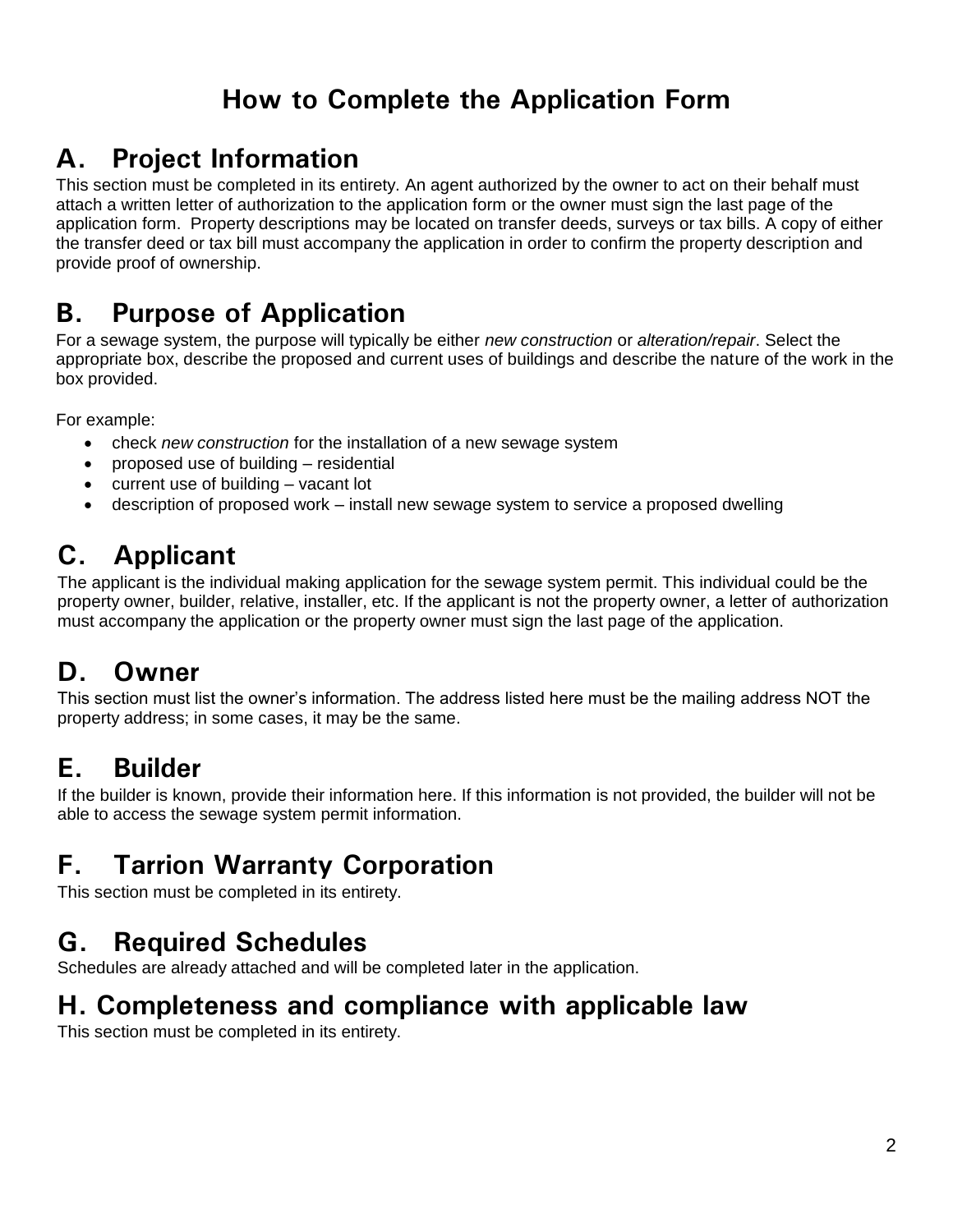#### Applicable Law:

Before a permit for a sewage system will be issued, applicable law (Act, regulation, or by-law) must be complied with.

Examples include:

- Municipal zoning By-law
- Conservation Authority
- Planning Act

## **I. Declaration of Applicant**

This section must be completed in its entirety.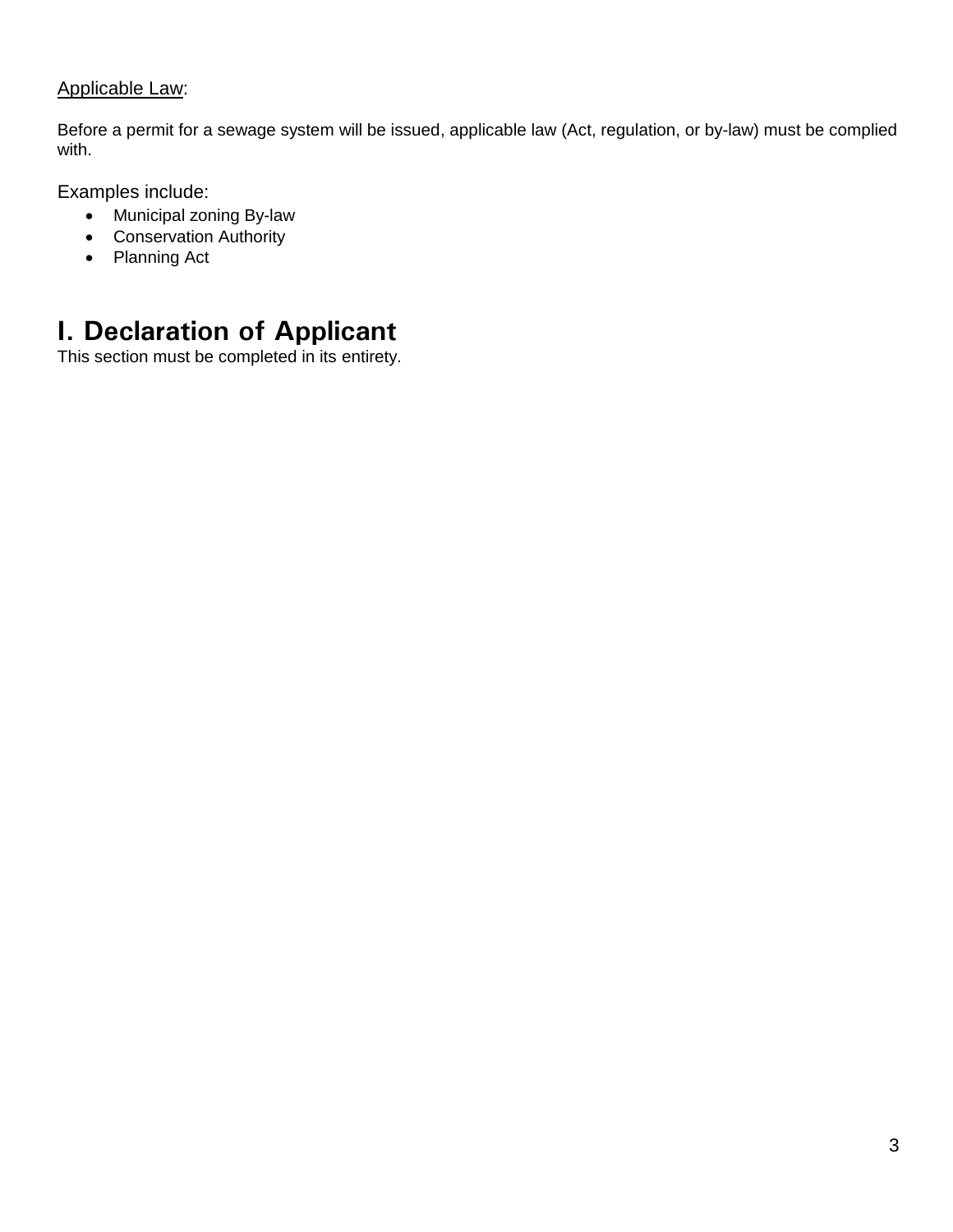## **Schedule 1: Designer Information**

The Schedule 1 must be completed in its entirety. This section refers to the designer of the sewage system, not the building. If a property owner is submitting their own design, the design work is exempt from registration and qualification on the basis that a property owner is entitle to design their own sewage system, under O. Reg. 332/12, Div. C, Part 3. If the installer of the sewage system is providing the design for their own installation, the installer would be listed as an "other designer".

#### **Schedule 2: Sewage System Installer Information**

The Schedule 2 must be completed in its entirety and should be completed by a Qualified Sewage System Installer. The signature of the property owner or agent is required in order to authorize the work.

If the property owner is installing their own sewage system, then only sections A, B, and E need to be completed. Under section B, the middle box ("no") is selected because the property owner is not engaged in the *business* of constructing… sewage systems.

#### **Directions to the Property**

This section must be completed for every application. Provide detailed directions to the property.

#### **Site and Design Information**

This section must be completed in its entirety.

Water Suppl**y** – complete details

State number of Fixture Units – complete details and calculations as appropriate (see chart below)

All fixtures must be accounted for, including rough-ins.

| <b>Fixture Unit Type</b>                    | <b>Fixture Unit</b><br><b>Volume</b> |
|---------------------------------------------|--------------------------------------|
| <b>Water Closets (Toilets)</b>              | X4                                   |
| <b>Kitchen Sink</b>                         | X1.5                                 |
| (A double sink to one trap is counted as 1) |                                      |
| Wash Basin (e.g. bathroom sink)             | X1.5                                 |
| <b>Bathtub and/or Shower</b>                | X1.5                                 |
| Dishwasher - separately plumbed             | X1.0                                 |
| Dishwasher – plumbed through kitchen sink   | X <sub>0</sub>                       |
| <b>Clothes Washing Machine</b>              | X1.5                                 |
| <b>Single or Double Laundry Tub</b>         | X1.5                                 |
| Floor Drains - 2" trap                      | X2.0                                 |
| Floor Drains – 3" trap                      | X3.0                                 |

Total Number of bedrooms:All bedrooms on the property including the dwelling unit (main floor, upper stories, and basement) and sleeping cabins/lofts.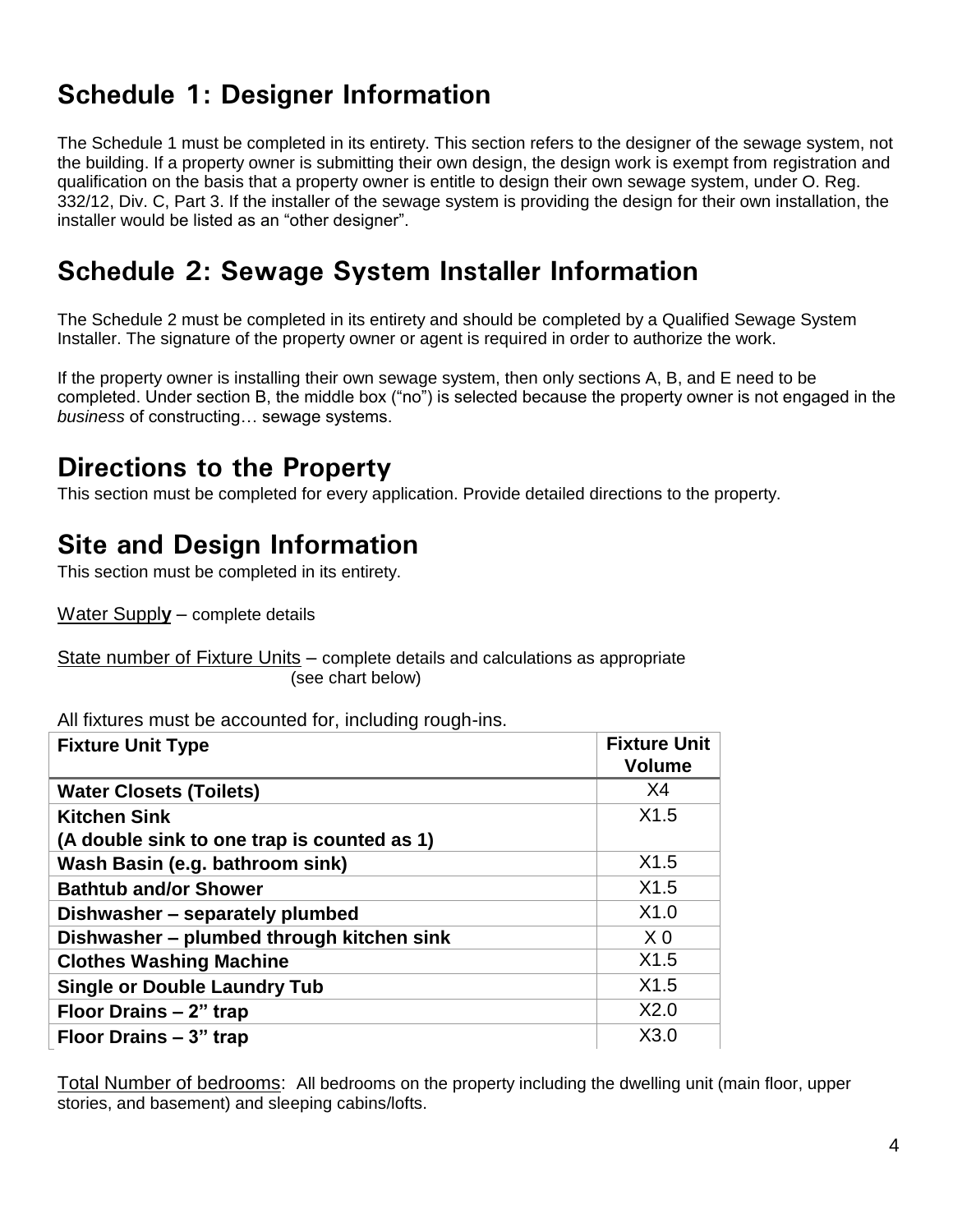Finished Area**:** The total amount of finished area on the property, including the primary dwelling and all outbuildings including sleeping cabin(s), garage loft, sunroom, etc. Note: the area of the finished basement is excluded.

Total Fixture Units: The number calculated above.

Total Design Sanitary Sewage Flow: The total design sanitary sewage flow is referred to as "Q" in the formulas used below.

| Table 8.2.1.3.A.<br><b>Residential Occupancy</b>                                                                                                                                                                                                                                                                                                                                                                                                                                                                | Volume<br>(Litres)                                                  |
|-----------------------------------------------------------------------------------------------------------------------------------------------------------------------------------------------------------------------------------------------------------------------------------------------------------------------------------------------------------------------------------------------------------------------------------------------------------------------------------------------------------------|---------------------------------------------------------------------|
| Boarding houses<br>a: Per person,<br>i) with meals and laundry facilities, or<br>ii) without meal or laundry facilities, and<br>b: Per non-resident staff per 8 hour shift                                                                                                                                                                                                                                                                                                                                      | 200<br>150<br>40                                                    |
| Boarding School - per person                                                                                                                                                                                                                                                                                                                                                                                                                                                                                    | 300                                                                 |
| <b>Dwellings</b><br>a) 1 bedroom dwelling<br>b) 2 bedroom dwelling<br>c) 3 bedroom dwelling<br>d) 4 bedroom dwelling<br>e) 5 bedroom dwelling<br>f) Additional flow for $(2)$<br>i)<br>each bedroom over 5<br>each 10 m <sup>2</sup> (or part of it) over 200 m <sup>2</sup> up to 400 m <sup>2</sup><br>ii)<br>(A)<br>each 10 $m^2$ (or part of it) over 400 $m^2$ up to 600 $m^2$ , and<br>(B)<br>each 10 $m^2$ (or part of it) over 600 $m^2$ , or<br>(C)<br>each fixture unit over 20 fixture units<br>iii) | 750<br>1100<br>1600<br>2000<br>2500<br>500<br>100<br>75<br>50<br>50 |
| Hotels and Motels (excluding bars and restaurants)<br>Regular, per room<br>a)<br>Resort hotel, cottage, per person<br>b)                                                                                                                                                                                                                                                                                                                                                                                        |                                                                     |
| Self service laundry, add per machine<br>c)<br>Work Camp/Construction Camp, semi-permanent per worker                                                                                                                                                                                                                                                                                                                                                                                                           | 2500<br>250                                                         |
| Column 1                                                                                                                                                                                                                                                                                                                                                                                                                                                                                                        | $\overline{2}$                                                      |

#### **Notes for Table 8.2.1.3.A:**

- 1. The occupant load shall be calculated using Subsection 3.1.17.<br>2. Where multiple calculations of sewage volume is permitted the o
- Where multiple calculations of sewage volume is permitted the calculation resulting the highest flow shall be used in determining the design daily sanitary sewage flow.
- 3. Total finished area, excluding the area of the finished basement.

For all other occupancies, the total daily design flow rate shall be at least the value as stated in Column 2 from Table 8.2.1.3.B of the Ontario Building Code.

 $\overline{a}$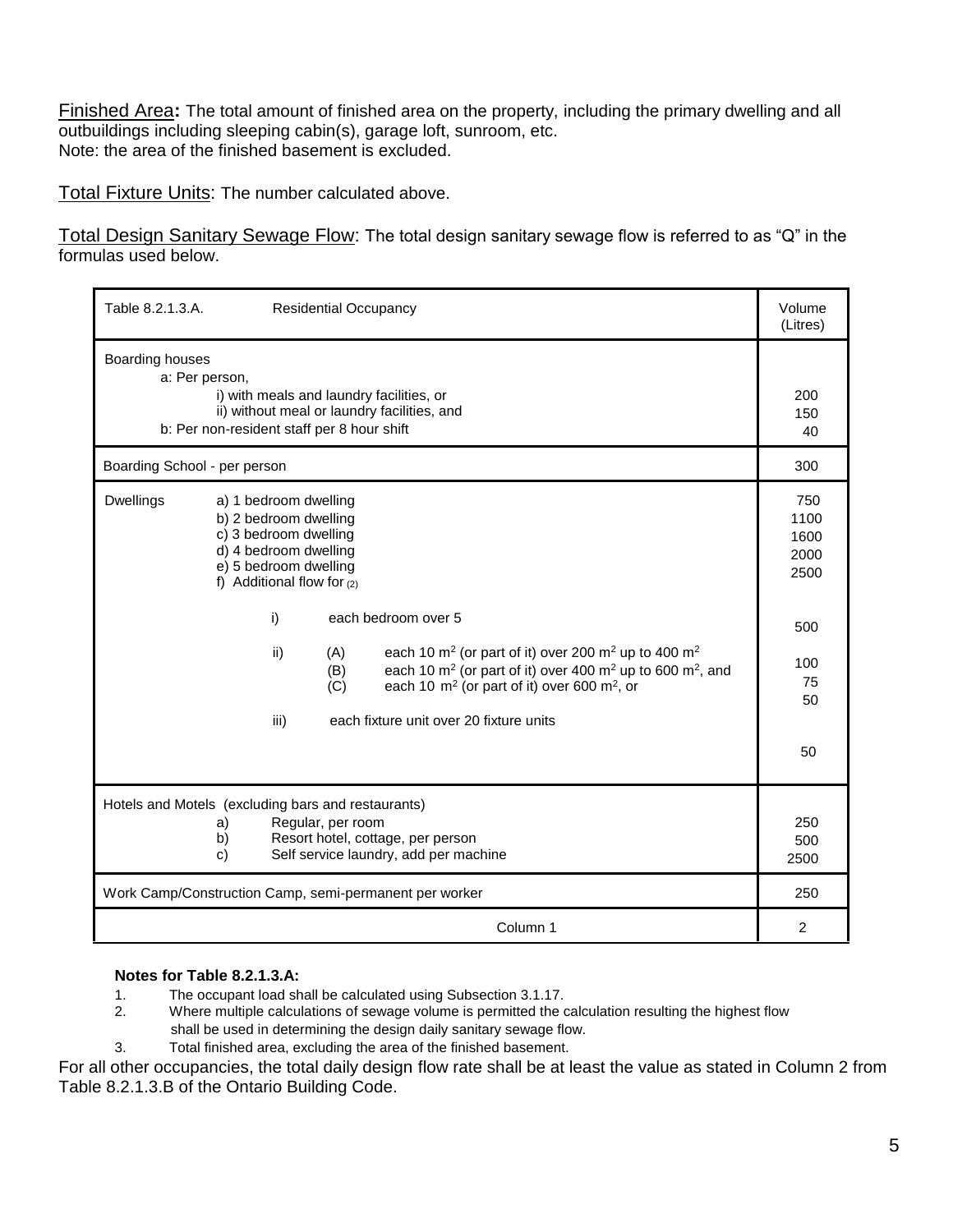## **Soils**

This section must be completed in its entirety.

Two test holes, 1.8 metres deep, provides the method by which you can observe the subsoil profile and ground water conditions in the proposed location of the leaching bed. The test holes must be open and available for inspection purposes. Ensure the test holes are protected for safety reasons.

Depth to Bedrock: Distance from original grade to bedrock (if encountered).

Depth to high ground water table: Distance from original grade to high water table (if encountered).

Percolation Rate: The percolation rate ("T") means the average time in minutes that is required for water to drop one centimetre during a percolation test onsite or as determined by soils analysis.

| <b>Approximate Relationship to Soil Types</b><br><b>To Permeability and Percolation Time</b>                                  |                                                  |                                        |                                                                  |  |
|-------------------------------------------------------------------------------------------------------------------------------|--------------------------------------------------|----------------------------------------|------------------------------------------------------------------|--|
| Soil Type                                                                                                                     | <b>Coefficient of Permeability</b><br>K- cm/sec. | <b>Percolation Time</b><br>T- mins/cm. | Comment                                                          |  |
| G.W. - Well graded gravels, gravel-<br>sand mixtures, little or fines.                                                        | 10 <sup>4</sup>                                  | < 1                                    | very permeable unacceptable                                      |  |
| G.P. - Poorly graded gravels, gravel-<br>sand mixtures, little or no fines.                                                   | 10 <sup>4</sup>                                  | < 1                                    | very permeable<br>unacceptable                                   |  |
| G.M. - Silty gravels, gravel sand silt<br>mixtures.                                                                           | $102 - 104$                                      | 4 - 12                                 | Permeable to medium<br>permeable depending on<br>amount of silt. |  |
| G.C. - Clayey gravels, gravel-sand-clay<br>mixtures.                                                                          | $104 - 104$                                      | $12 - 50$                              | Important to estimate amount of<br>silt and clay                 |  |
| S.W. - Well graded sands, gravelly<br>sands little or no fines.                                                               | $104 - 104$                                      | $2 - 12$                               | medium permeability                                              |  |
| S.P. - Poorly graded sands gravelly<br>sand, little or no fines.                                                              | $104 - 103$                                      | $2 - 8$                                | medium permeability                                              |  |
| S.M. - Silty sands, sand, sand-silty<br>mixtures.                                                                             | $103 - 105$                                      | $8 - 20$<br>permeability               | medium to low                                                    |  |
| S.C. - Clayey sands, sand-clay<br>mixtures.                                                                                   | $10^{4} - 10^{6}$                                | $12 - 50$                              | medium to low permeability<br>(depends on amount of clay)        |  |
| M.L. - Inorganic silts and very fine<br>sands, rock flour, silty or clayey fine<br>sands, clayey silts with slight plasticity | $105 - 106$                                      | $20 - 50$                              | medium to low permeability                                       |  |
| C.L. - Inorganic clays of low to medium<br>plasticity, gravelly clays, sandy clay,<br>lean clays                              | 10 $5$ and less                                  | over 50                                | unacceptable                                                     |  |
| O.L. - Organic silts, organic silty clays<br>of low plasticity; liquid limit less than 50                                     | 10 $5$ and less                                  | 20 - over 50                           | acceptable depends on clay<br>content.                           |  |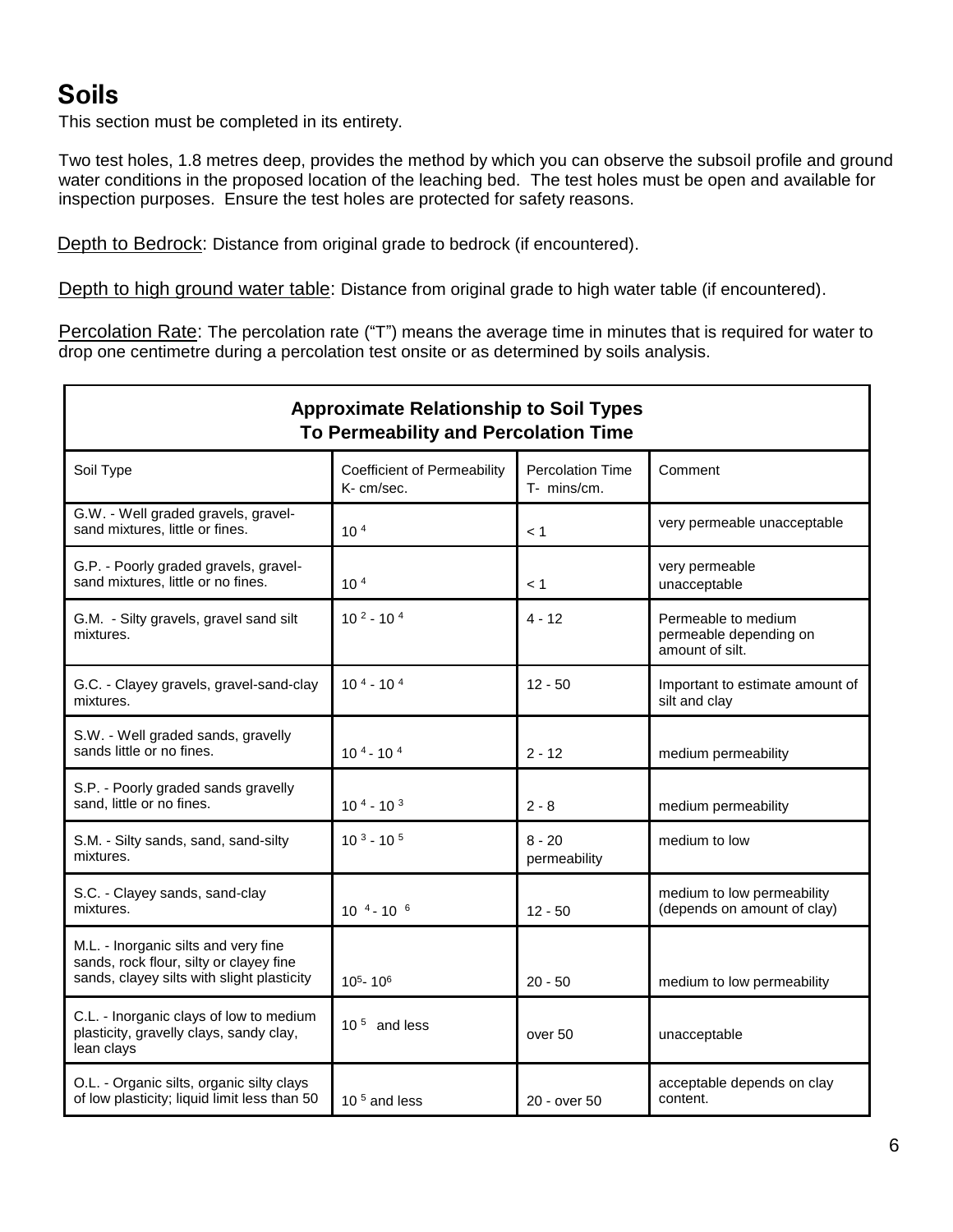| M.H. - Inorganic silts, micareaous or<br>diatomageous fine sandy or silty soils,<br>elastic silts | 10 $6$ and less | over 50 | unacceptable |
|---------------------------------------------------------------------------------------------------|-----------------|---------|--------------|
| C.H. - Inorganic clays of medium to<br>high plasticity, organic silts                             | 10 $7$ and less | over 50 | unacceptable |
| O.H. - Organic clays of medium to high<br>plasticity-organic silt; liquid limit over 50           | 10 $6$ and less | over 50 | unacceptable |

## **Proposed Sewage System Design**

This section must be completed in its entirety.

There are two critical pieces of information that must be known in order to design a sewage system.

- The daily design sanitary sewage flow, "Q" as calculated above, and
- the percolation rate, "T"

For more information regarding sewage system design refer to Peterborough Public Health's guidance document for the appropriate Class of sewage system to be installed.

**Note: The inspector will not design a sewage system. The owner, agent, installer, design consultant or engineer must propose the design.**

#### **Sewage System Site Plan**

Provide a site plan for the proposed sewage system design. This may be drawn in the space provided or attached with the application separately.

*Site Plan Requirements:*

- existing and proposed well location(s) and depth of casing;
- neighbouring existing and proposed well location(s) and depth of casing;
- property lines, including dimensions;
- detailed sewage system diagram, dimensions and layout of the leaching bed;
- setbacks from the sewage system to:
	- **•** wells and reservoirs (cisterns)
	- **•** property lines
	- structures (buildings, decks, porches, pools, sheds, etc.)
	- surface water sources (lakes, rivers, streams, ponds, springs)
	- **drainage courses**
- driveways, right-of-ways, easements, and utility corridors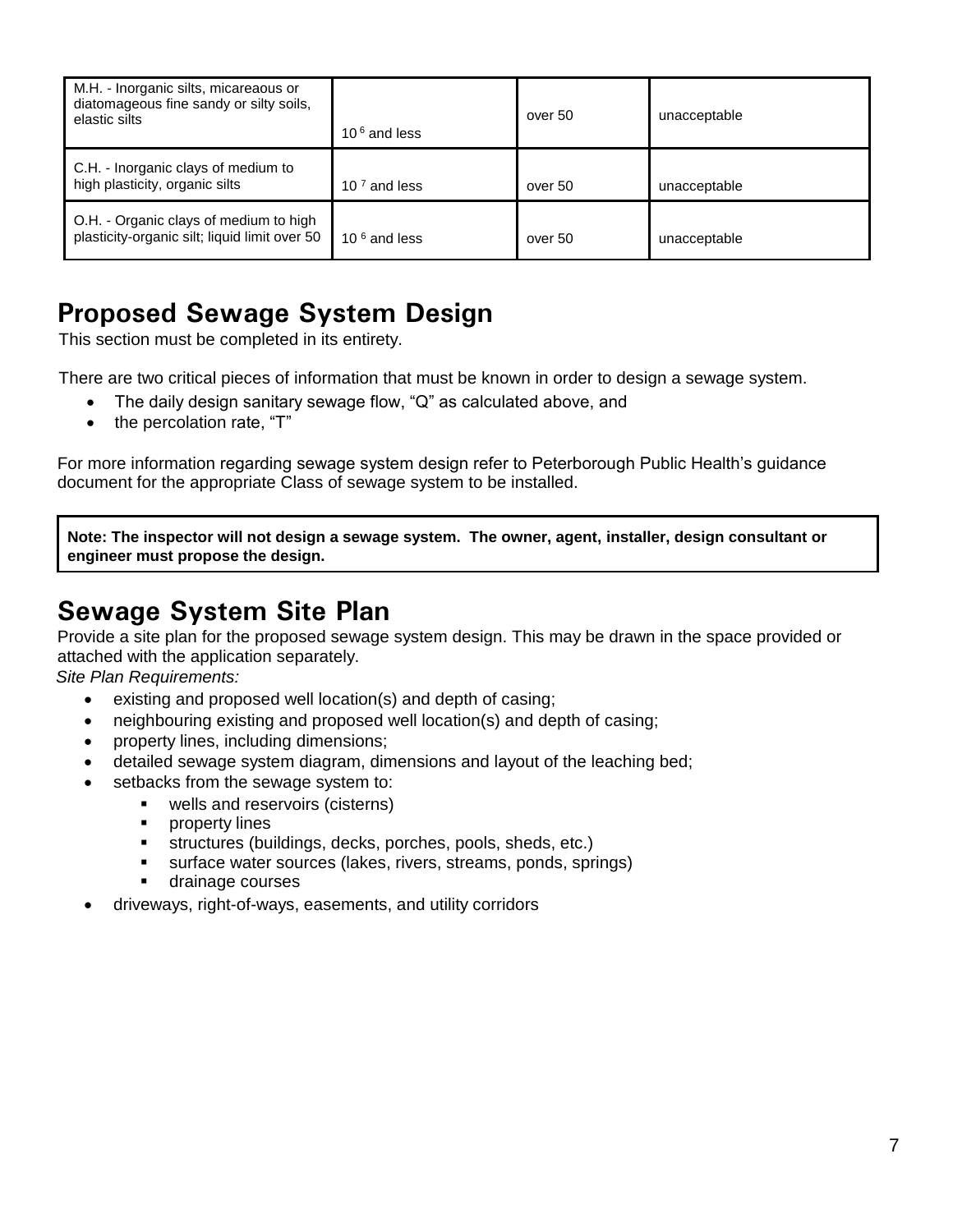

#### **Typical Arrangement of a Septic Tank System:**

TYPICAL ARRANGEMENT OF A SEPTIC TANK SYSTEM

#### NOTES:

- 1. The above layout is suitable for a leaching bed using normal construction methods.
- 2. Location of tank and leaching bed to be on lower ground than adjacent wells or springs, if possible.
- 3. Internal plumbing and main drainage outlet should be designed with a view to connecting to possible future sanitary sewers.
- 4. Roof water, surface water, discharge from footing drains, etc. must be excluded from entry to septic tank.
- 5. Leaching beds NOT to be located in swampy ground or in ground liable to flooding.
- 6. See the Regulation regarding details for the siting of the septic tank and tile bed.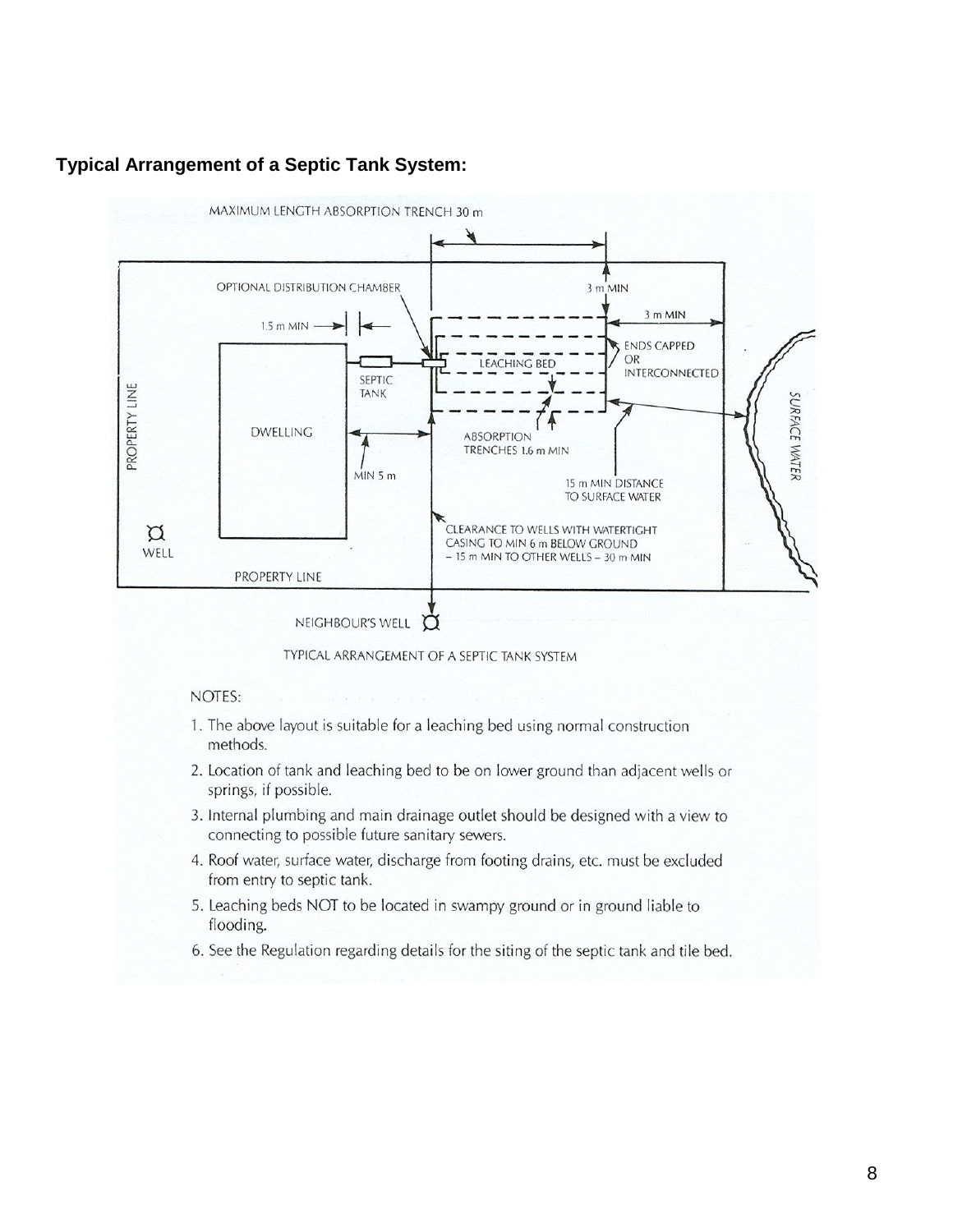Sewage system components must meet the minimum horizontal clearance distances as outlined in the tables below.

| Table 8.2.1.6.A. (O. Reg. 332/12)                                                                                       | Forming part of Sentence 8.2.1.6.(1)                                                                                                                                      |                                                                                                                                                                             |                                                                                                                   | Table 8.2.1.6.B. (O. Reg. 332/12)<br>Forming part of Sentence 8.2.1.6.(2)                                                                               |                                                                                                                                                                               |
|-------------------------------------------------------------------------------------------------------------------------|---------------------------------------------------------------------------------------------------------------------------------------------------------------------------|-----------------------------------------------------------------------------------------------------------------------------------------------------------------------------|-------------------------------------------------------------------------------------------------------------------|---------------------------------------------------------------------------------------------------------------------------------------------------------|-------------------------------------------------------------------------------------------------------------------------------------------------------------------------------|
| <b>Minimum Clearances for Treatment Units:</b>                                                                          |                                                                                                                                                                           | <b>Minimum Clearances for Distribution Piping:</b>                                                                                                                          |                                                                                                                   |                                                                                                                                                         |                                                                                                                                                                               |
| <b>Structure</b><br>Well<br>Lake<br>Pond<br>Reservoir<br>River<br>Spring water<br><b>Stream</b><br><b>Property Line</b> | 1.5 <sub>m</sub><br>15 <sub>m</sub><br>15 <sub>m</sub><br>15 <sub>m</sub><br>15 <sub>m</sub><br>15 <sub>m</sub><br>15 <sub>m</sub><br>15 <sub>m</sub><br>3.0 <sub>m</sub> |                                                                                                                                                                             | <b>Structure</b><br>Any other Well<br>Lake<br>Pond<br>Reservoir<br>River<br><b>Stream</b><br><b>Property Line</b> | Well with a watertight casing to<br>a depth of 6m:<br>A spring not used as a source of<br>potable water:                                                | 5 <sub>m</sub><br>15 <sub>m</sub><br>30 m<br>15 <sub>m</sub><br>15 <sub>m</sub><br>15 <sub>m</sub><br>15 <sub>m</sub><br>15 <sub>m</sub><br>15 <sub>m</sub><br>3 <sub>m</sub> |
| <b>TABLE 8.2.1.5.</b><br>Forming Part of Sentence 8.2.1.5.(1)                                                           |                                                                                                                                                                           |                                                                                                                                                                             |                                                                                                                   |                                                                                                                                                         |                                                                                                                                                                               |
| Clearance Distances for Class 1, 2, and 3 Sewage Systems:                                                               |                                                                                                                                                                           |                                                                                                                                                                             |                                                                                                                   |                                                                                                                                                         |                                                                                                                                                                               |
|                                                                                                                         | Minimum horizontal<br>distance in metres<br>from a well with<br>watertight casing to a<br>depth of at least 6m.                                                           | Minimum horizontal<br>distance in metres<br>from a spring used as<br>a source of potable<br>water or well other<br>than well with a<br>watertight casing of at<br>least 6m. |                                                                                                                   | Minimum horizontal<br>distance in metres<br>from a lake, river,<br>pond, stream,<br>reservoir, or a spring<br>not used as a source<br>of potable water. | Minimum horizontal<br>distance in metres<br>from a Property Line.                                                                                                             |
| Earth Pit Privy                                                                                                         | 15                                                                                                                                                                        | 30                                                                                                                                                                          |                                                                                                                   | 15                                                                                                                                                      | 3                                                                                                                                                                             |
| Privy Vault Pail<br>Privy                                                                                               | 10                                                                                                                                                                        | 15                                                                                                                                                                          |                                                                                                                   | 10                                                                                                                                                      | 3                                                                                                                                                                             |
| Grey water<br>System                                                                                                    | 10                                                                                                                                                                        | 15                                                                                                                                                                          |                                                                                                                   | 15                                                                                                                                                      | 3                                                                                                                                                                             |
| Cesspool                                                                                                                | 30                                                                                                                                                                        | 60                                                                                                                                                                          |                                                                                                                   | 15                                                                                                                                                      | 3                                                                                                                                                                             |